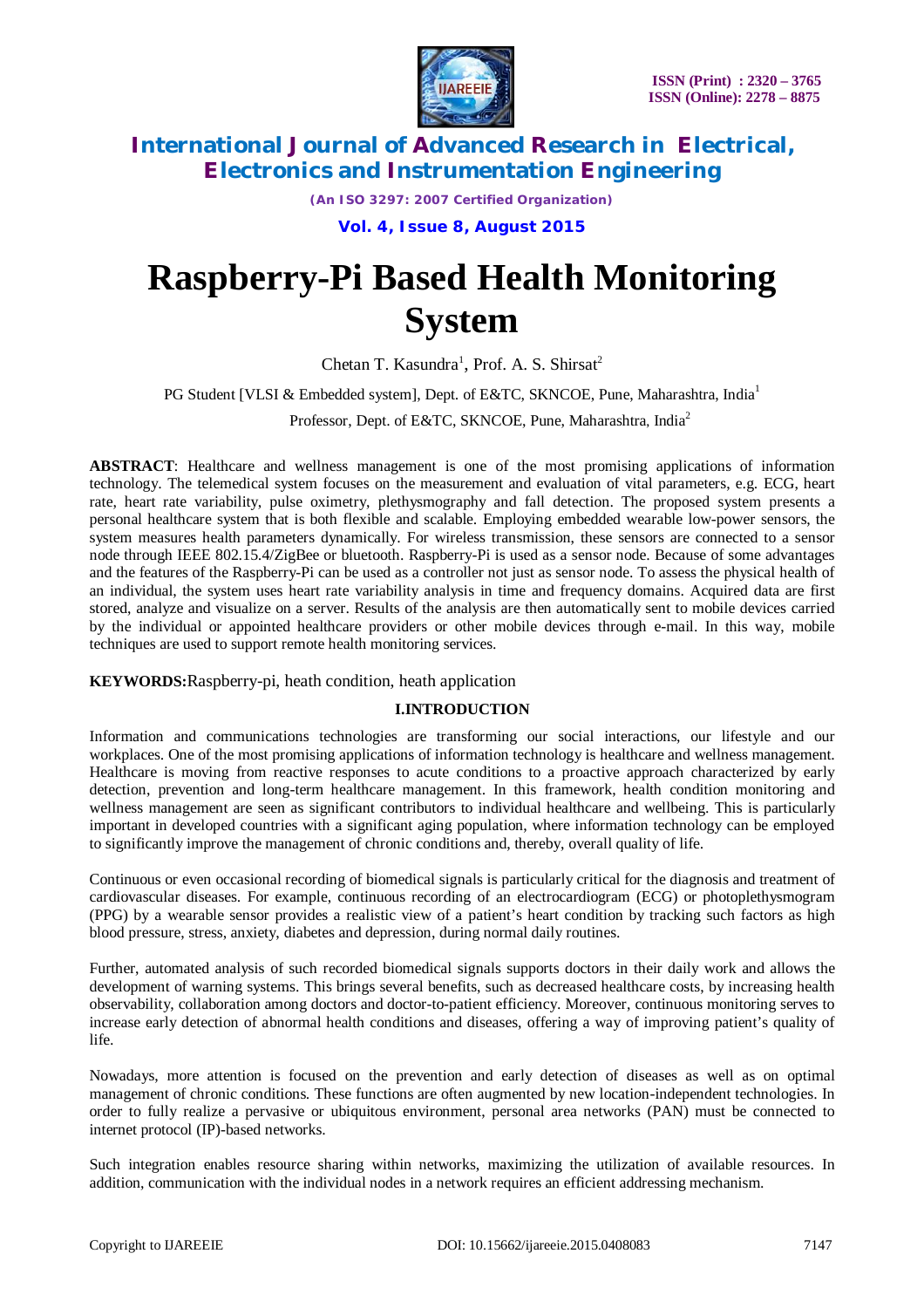

*(An ISO 3297: 2007 Certified Organization)*

# **Vol. 4, Issue 8, August 2015**

In addition, new generation mobile phones have an important impact on the development of such healthcare systems, as they seamlessly integrate a wide variety of networks (3G, Bluetooth, wireless LAN and GSM) through access points (APs), thereby providing an opportunity to transmit recorded biomedical signals to a central server in a hospital. As a result, continuous monitoring of biomedical signals will no longer be restricted to the home environment.

#### **II.SYSTEM MODEL**

Mobile communication devices can now provide efficient and convenient services, such as remote information interchange and resource access through mobile devices, allowing users to work ubiquitously. With the astronomical growth of the cell phone ownership rate, mobile healthcare supported by mobile and wireless technologies emerges as a cost-effective care solution with a better overall health outcome. A feasible mobile device for ubiquitous healthcare must be cheap to produce, ultra-compact, lightweight and its power consumption must be low. In addition to broad communication capabilities, it must support such functions ashealth condition monitoring and display of biomedical signals. It is now possible to draw inferences in real-time from a range of behavioral data made available via mobile phones. Feedback can then be offered relating to these behaviors, enabling people to make better everyday lifestyle choices and, ultimately, to better manage their health.



Fig.1. Block Diagram of System

Fig. 1 shows a block diagram of a healthcare system for health condition monitoring in a global environment enabled by the flexibility and scalability of Raspberry-Pi and mobile communication.

#### **1. Sensors**

As shown in the block diagram the part is the sensors part that consists of different health sensors like heartbeat sensor, temperature sensor.

- 1. Heartbeat sensor
- 2. Temperature sensor

Sensors are the wearable sensors are placed at the patient's body. Sensors sense the patient body parameters like heartbeat, temperature. The sensed data from the sensors send to the sensor node.

### **2. PIC**

The sensed signal from the sensors is received at the sensor node. Sensor node is the controller which controlling signals received from sensors and converts the received analog signal into digital signal. Sensors node is nothing but the controller. In this system PIC controller is used as the sensor node. Main functions of the node are

- 1. Controlling signal
- 2. Analog to digital conversion
- 3. Transmit digital signal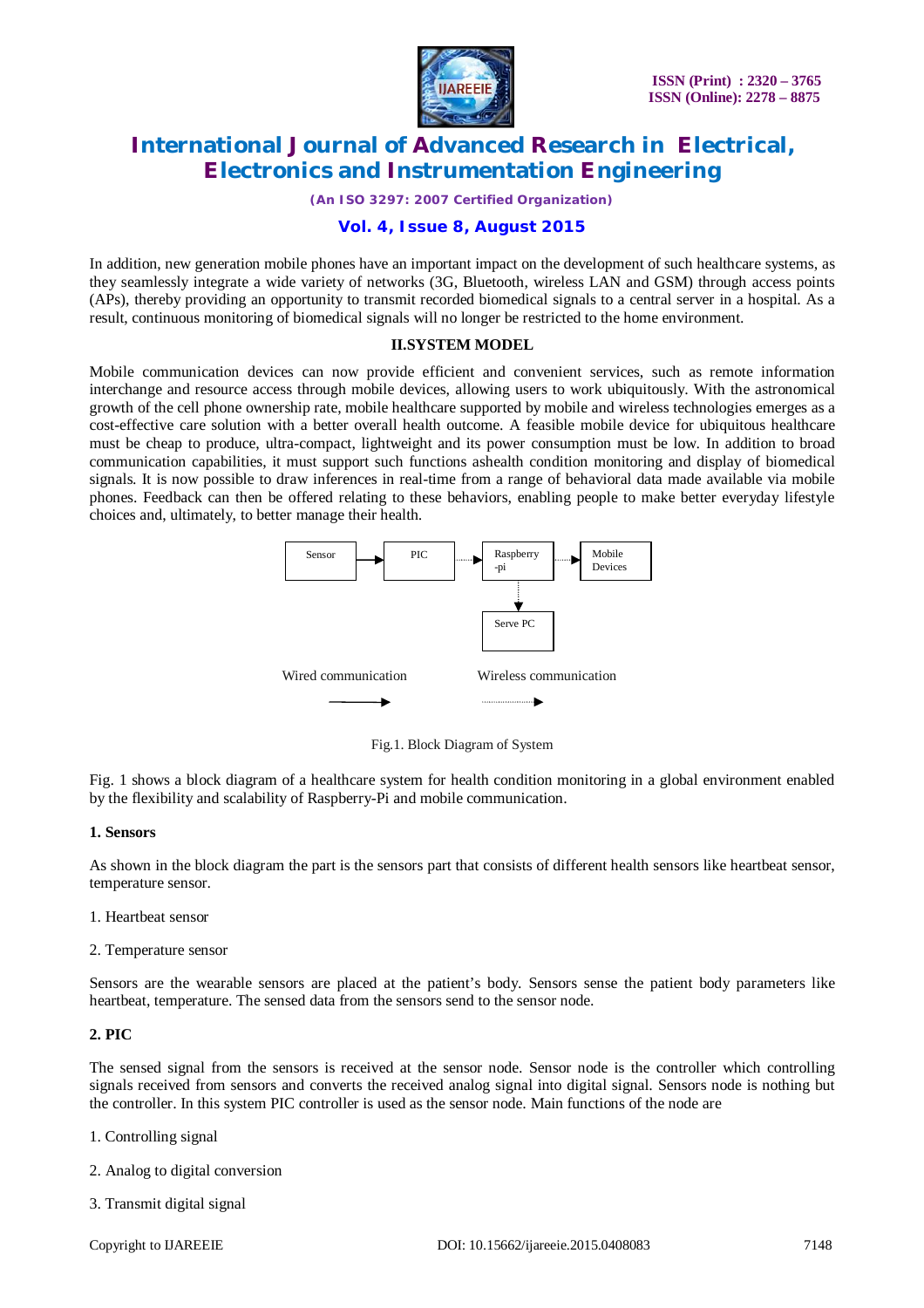

*(An ISO 3297: 2007 Certified Organization)*

# **Vol. 4, Issue 8, August 2015**

There are many advantages of the PIC controller so that it is selected for the sensor node. PIC controller is fast than the other controller. PIC controller having an inbuilt ADC so that for the analog to digital conversion of the received signal extra ADC is not required in the system which decreases the system complexity. The digital signals from the PIC are wirelessly send to the Raspberry pi. For the wirelessly transmission of the signal Zigbee is used.

### **3. Raspberry-Pi**

The digital signals from the PIC are received at the Raspberry pi. Raspberry pi cannot process analog signals. Raspberry pi does not have in built ADC so that analog signals from the sensors are converted into digital signal using PIC controller and then sent to the Raspberry pi. Raspberry pi send the received signals data to mobile devices through E-mail.

### **4. PC (Monitoring and Analysing)**

Received signals at Raspberry pi are sent to the mobile device and also sent to the PC wirelessly through Zigbee. At the PC the received signal is monitor and analyse using the MATLAB. Using MATLAB the graphic interface of the received signal is generated for the analysis.

The overall system architecture is shown in the figure 2.



#### Fig.2. Block Diagram of System

As shown in the figure body parameters like temperature and heartbeat are sensed by the temperature and PPG sensors respectively. The sensed signals are sent to the PIC controller. At the PIC received signal are processed. PIC controller controls the received analog signals and converts to the digital signal. The received data will display to the on LCD and Waveforms on Patient side Personal Computer using MATLAB. The same data is send to the raspberry pi wirelessly. For the wirelessly data transmission Zigbee is used. Raspberry Pi will send received data to Personal Computer and mobile device. Raspberry pi send data to personal computer using Zigbee. On the personal computer waveforms will display using MATLAB. Raspberry pi will send data to mobile devices through E-mail. Raspberry pi will also send the graphical view of data to mobile devices.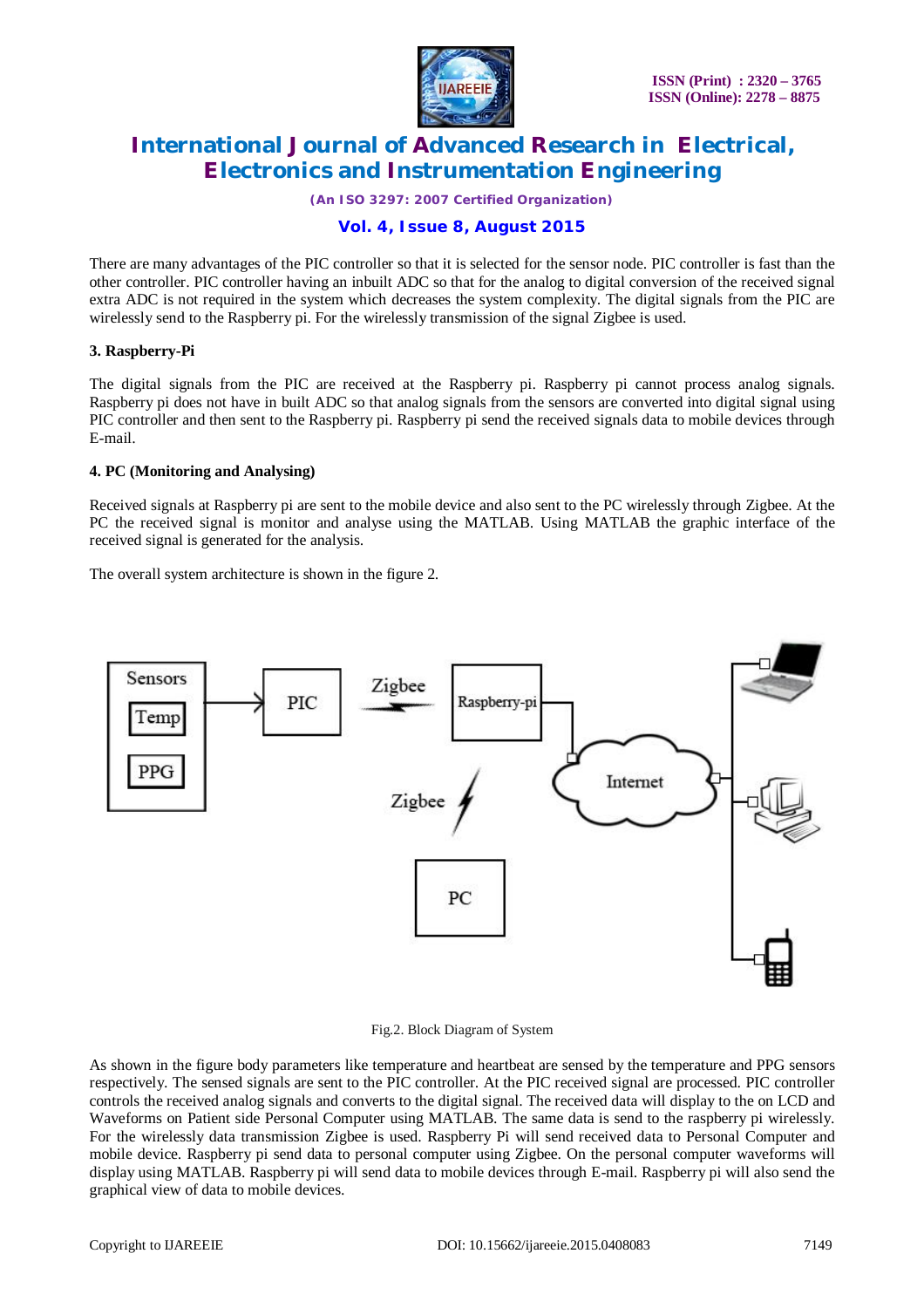

*(An ISO 3297: 2007 Certified Organization)*

### **Vol. 4, Issue 8, August 2015**

#### **III.PREVIOUS WORK**

#### **A. Wireless sensor network for a healthcare system**

WSN is one of the fastest growing technologies in ubiquitous networking today. Standardization efforts, such as IEEE 802.15.4, are geared to reduce costs, provide device customizability for diverse applications and create standards for interoperability. The IEEE 802.15.4 standard was developed to address a demand for low-power and low-cost in lowrate wireless personal area networks (LR-WPAN). Dealing with low data rates, IEEE 802.15.4 offers very long battery life (months or even years) and very low complexity. The IEEE standard 802.15.4 defines the physical layer (PHY) and medium access control (MAC) sub-layer specifications for LR-WPAN in the 2.4 GHz and 868/915 MHz bands. A free license to use the industrial, scientific and medical (ISM) 2.4 GHz band is available worldwide, while the ISM 868 MHz and 915 MHz bands are only available in Europe and North America, respectively. A total of 27 channels with three different data rates are allocated in IEEE 802.15.4, including 16 channels with a data rate of 250 Kbps in the 2.4 GHz band, 10 channels with a data rate of 40 Kb/s in the 915 MHz band and 1 channel with a data rate of 20 Kb/s in the 868 MHz band. Channel sharing is achieved using carrier-sense multiple access (CSMA), and acknowledgments are provided for reliability. Addressing modes for 64-bit (long) and 16-bit (short) addresses are provided with unicast and broadcast capabilities. The main characteristics of WSN devices are small physical size, low-power consumption, limited processing power, short-range communication capability and small storage capacity.

A number of studies and projects have focused on novel ubiquitous healthcare systems utilizing WSN technology to simplify methods of monitoring and treating patients. A case in point is the MobiHealth project, which developed a system for ambulant patient monitoring over public wireless networks based on a body area network (BAN). Another example is the Ubiquitous Monitoring Environment for Wearable and Implantable Sensors project (UbiMon) at Imperial College London, which aims to provide a continuous and unobtrusive monitoring system for patients to capture transient, but life-threatening events. CodeBlue was designed to operate across a wide range of devices, including low-power motes, PDAs and PCs, and it addresses the special robustness and security requirements of medical care settings.

A wireless sensor network (WSN) is composed of spatially distributed nodes equipped with sensing devices to monitor and to measure characteristics of the physical environment at different locations. WSNs are designed and deployed for different purposes by various organizations. WSN based monitoring applications range from simple data gathering, to complex Internet-based information systems. In other words, the observations obtained from sensor networks may be helpful in many software applications like environmental, industrial and meteorological monitoring, building and home automation, medicine, urban sensor networks, intelligent transportation, security, military defence, etc.



Fig.3. Sensor Node Architecture

Sensor nodes, as building blocks of WSN, are consisted of four basic elements shown in Fig. 3: the sensor unit, processing unit, communication and power units.

### **B. Raspberry-Pi**

It is a small, powerful, cheap, hackable and education-oriented computer board introduced in 2012 (Fig.4). This credit card-sized computer with many performances and affordable for 25-35\$ is perfect platform for interfacing with many devices.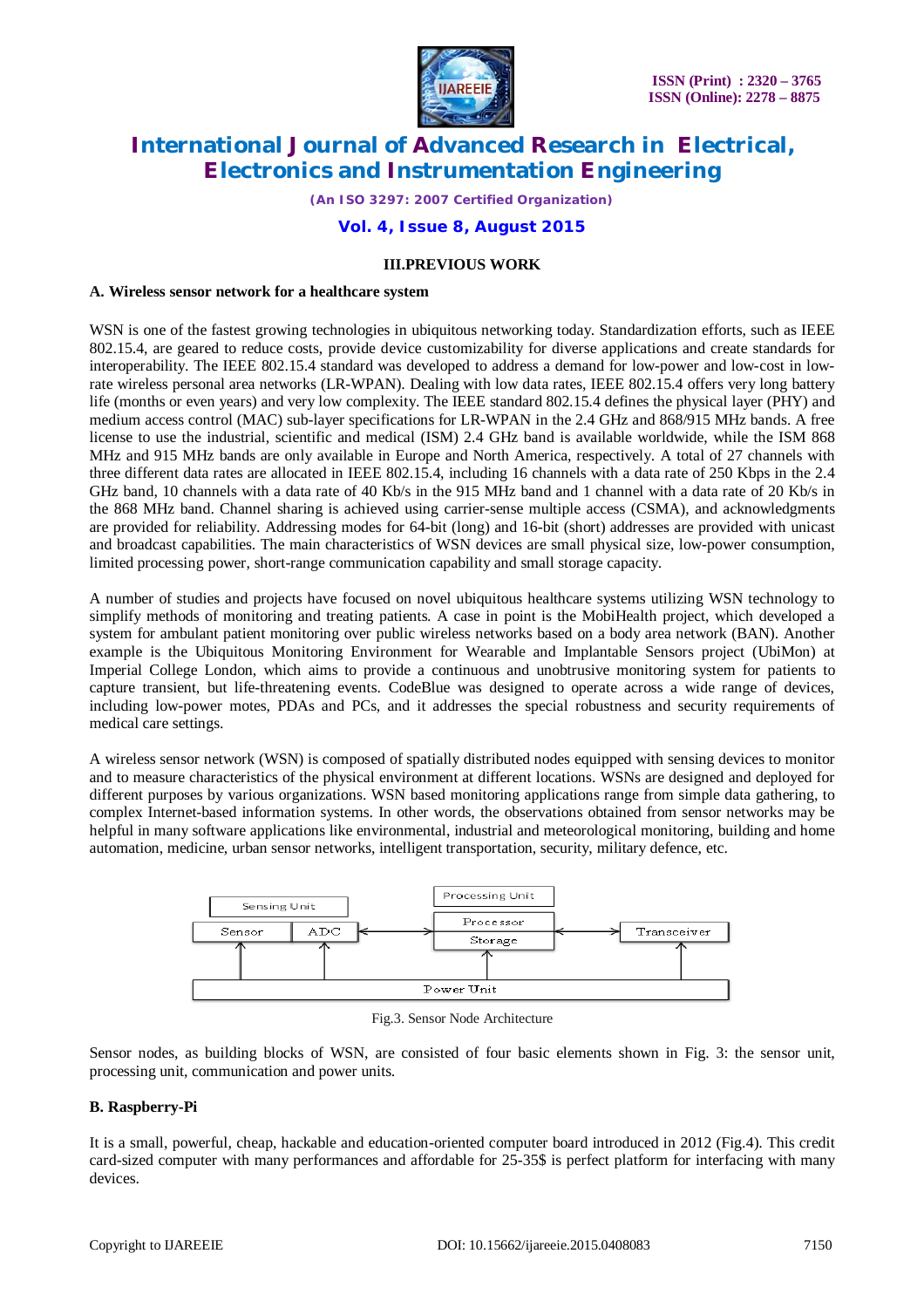

*(An ISO 3297: 2007 Certified Organization)* **Vol. 4, Issue 8, August 2015**



Fig.4. Raspberry-Pi

The Raspberry Pi board contains a processor and graphics chip, program memory (RAM) and various interfaces and connectors for external devices. Some of these devices are essential, others are optional but all Raspberry Pi models have the same CPU named BCM2835 which is cheap, powerful, and it does not consume a lot of power. Raspberry Pi operates in the same way as a standard PC, requiring a keyboard for command entry, a display unit and a power supply. SD Flash memory card normally used in digital cameras is configured in such a way to 'look like' a hard drive to Raspberry Pi's processor. The unit is powered via the micro USB connector. Internet connectivity may be via an Ethernet/LAN cable or via an USB dongle (Wi-Fi connectivity).

Like any other computer, the Raspberry Pi also uses an operating system and the "stock" OS is a flavor of Linux called Raspbian. Linux, as a free and open source program, is a great match for Raspberry Pi.On one hand, it keeps the price of the platform low, and on the other, it makes it more hackable. There are also a few non-Linux OS options available. The additional hardware and software requirements can be achieved by already existing hardware modules and open source software. One of the great things about the Raspberry Pi is that it has a wide range of usage.

Based on the comparison of Raspberry Pi's key elements and performances with presented current existing wireless sensor nodes it is possible to summarize Raspberry Pi's processing power, memory, connectivity, multipurpose usage (USB), power consumption. Raspberry Pi is ultracheap-yet-serviceable computer board with compare to the other wireless sensor node. With support for a large number of input and output peripherals, and network communication it makes the perfect platform for interfacing with many different devices and using in wide range of applications. By coupling it with Wi-Fi it can communicate remotely what the Raspberry Pi makes very suitable for the construction of wireless sensor nodes and SensorWeb nodes. Moreover, Raspberry Pi can be used as processing node in WSN networks, not just as sensor node but also as controller. In addition, data processing and decision making can be based on artificial intelligence.

Further, The Linux operating system usage provides additional advantages of using Raspberry Pi as a SensorWeb node. Programming in high-level languages such as C, C++, Python, or Java, solution implementation is quite simple and it is enabled to a large number of users, opposed to micro controller programming which usually depends of development kit.

By installing the Web Server on the unit and providing access to the Internet, Raspberry Pi becomes complete and ideal system (hardware and software) for building SensorWeb nodes. One of the possible Raspberry Pi usage scenarios, which are already implemented, is creation of hardware device that has implemented sensor units and communicate with Raspberry Pi via peripheral devices or via GPIO (I2C) interface. The developed Raspberry Pi prototype SensorWeb node is based on Restful services and created in order to build the infrastructure that supports fast critical event signalling and remote access to sensor data via the Internet (the detection of critical events is performed using fuzzy logic).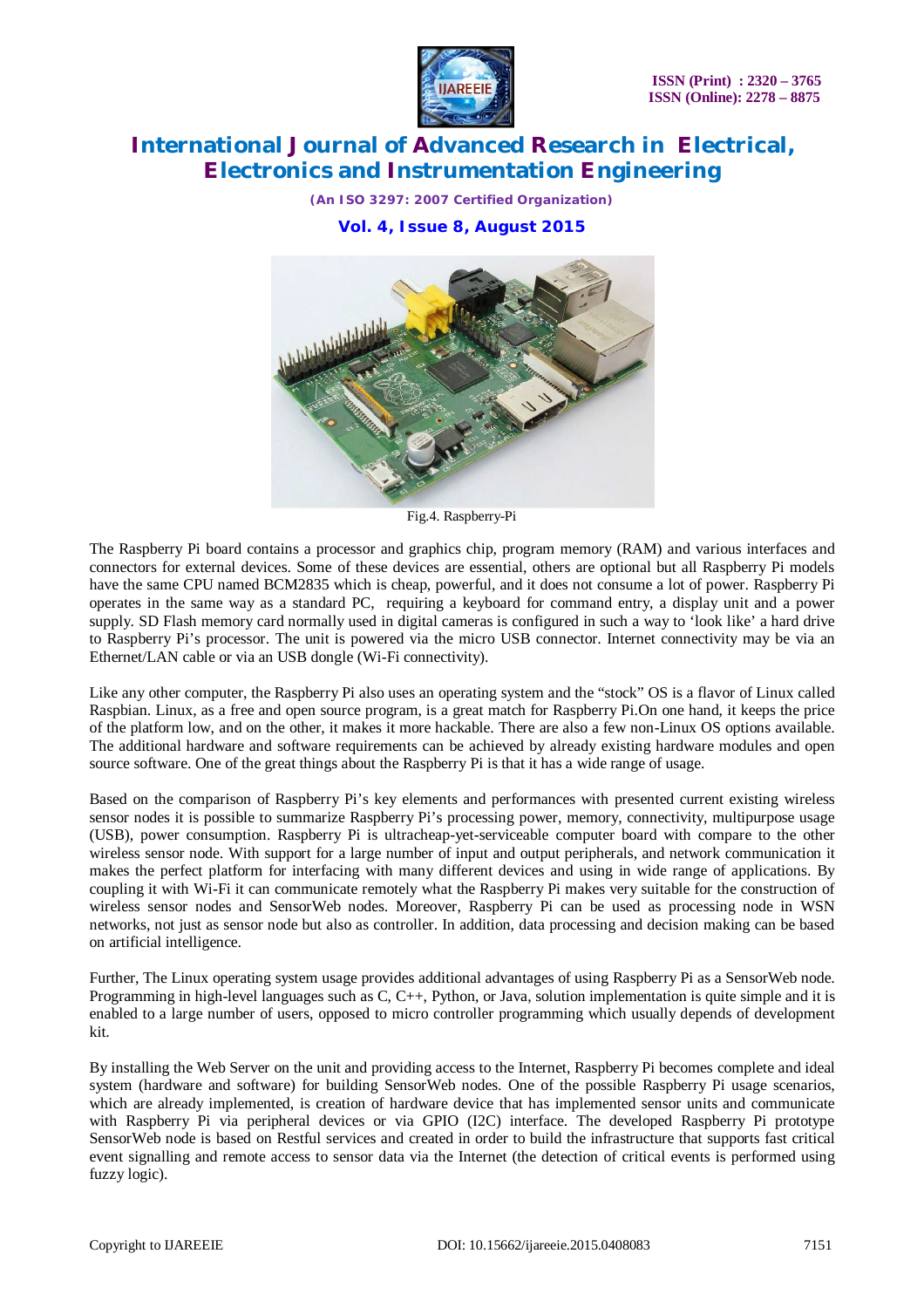

*(An ISO 3297: 2007 Certified Organization)*

# **Vol. 4, Issue 8, August 2015**

### **IV. RESULT AND DISCUSSION**

The Raspberry-Pi run on Linux based OS, an open source operating system. In this system we used raspbian OS which is Linux based OS. The programming language for the Raspberry-Pi for the system implementation is Python. The algorithm that is program flow for the raspberry is as follow:

- 1. Initialize the Raspberry-Pi.
- 2. Load OS on Raspberry-Pi.
- 3. Select the input parameter.
- 4. Read the equivalent digital data of the parameter selected.
- 5. Display the received data.
- 6. Send the received data.

Figure 5 shows the Raspberry-Pi program output.



#### Fig.5. Raspberry-PI Output

For the monitoring and analysing purpose data is also sent to the personal computer through Zigbee.The received data at Raspberry-Pi is sent to the mobile devices through E-mail.Figure 6 shows the sent mail from Raspberry-Pi.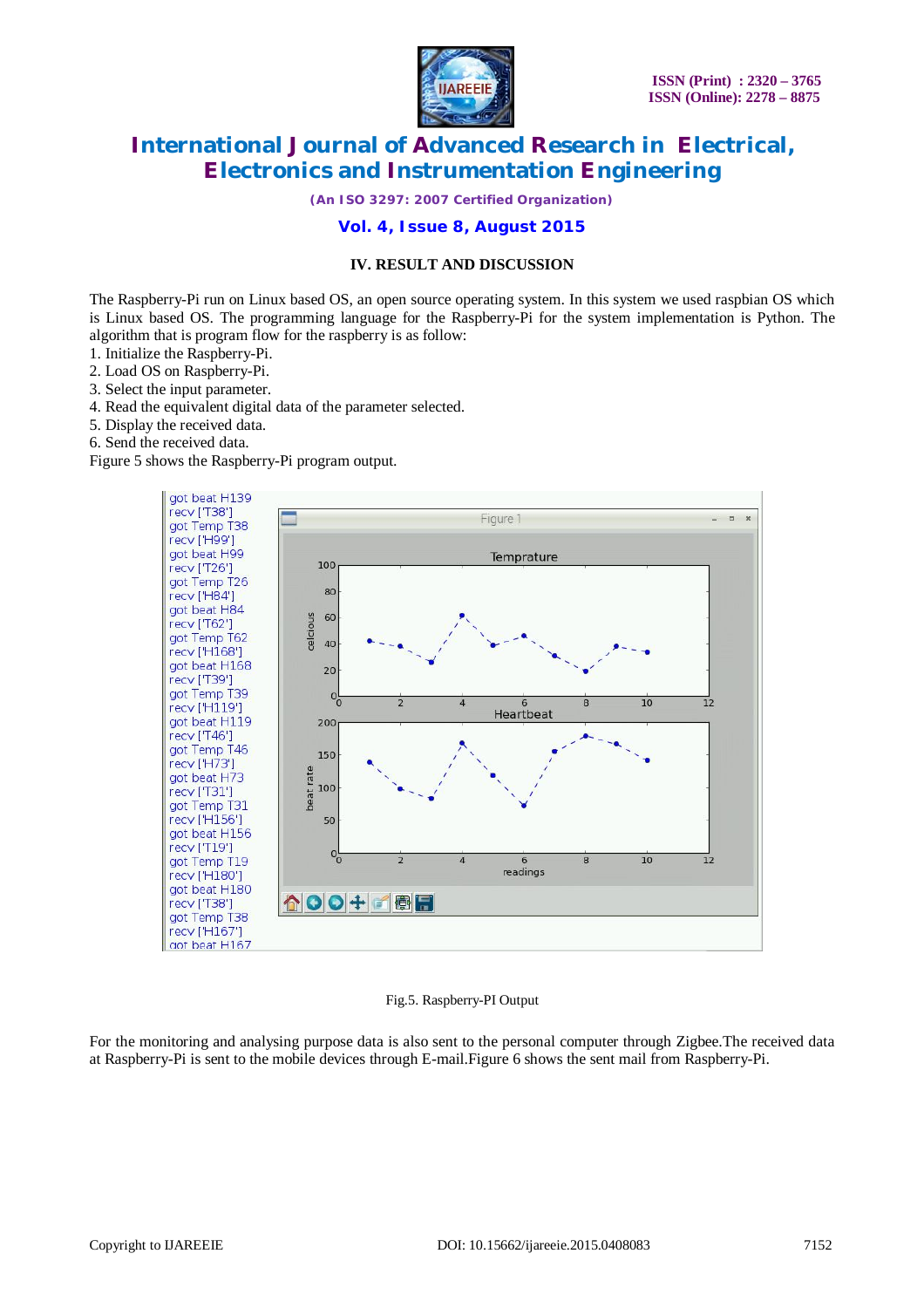

*(An ISO 3297: 2007 Certified Organization)*

### **Vol. 4, Issue 8, August 2015**

| Gmail +                  | ←          | ō                                                         | $\bullet$ | Ê       |  |
|--------------------------|------------|-----------------------------------------------------------|-----------|---------|--|
| <b>COMPOSE</b>           |            | <b>Health Monitoring</b>                                  |           | Inbox x |  |
| Inbox                    | ă.         | ctpatel2525@gmail.com                                     |           |         |  |
| Starred                  |            | to me $\overline{\mathbf{v}}$                             |           |         |  |
| Important                |            | T 29<br>H117                                              |           |         |  |
| Sent Mail                |            | <b>T54</b><br>H <sub>168</sub>                            |           |         |  |
| Drafts (5)               |            | <b>T32</b>                                                |           |         |  |
| $\triangleright$ Circles | <b>T40</b> | <b>H74</b>                                                |           |         |  |
|                          |            | H93<br><b>T44</b>                                         |           |         |  |
| Personal                 |            | H <sub>256</sub><br>T29                                   |           |         |  |
| Travel                   |            | H <sub>122</sub>                                          |           |         |  |
| Less +                   |            | T43<br>H <sub>295</sub>                                   |           |         |  |
| Chats                    |            | <b>T38</b><br>H222                                        |           |         |  |
| All Mail                 |            | <b>T38</b><br>H <sub>165</sub>                            |           |         |  |
| <b>Spam (14)</b>         |            | <b>T47</b>                                                |           |         |  |
| Trash                    |            | H48                                                       |           |         |  |
|                          |            |                                                           |           |         |  |
| Categories               |            | Bregnster<br>126                                          |           |         |  |
| <b>the Social (71)</b>   |            | $\begin{array}{c} 0.0004 \\ 0.0004 \\ 0.0004 \end{array}$ |           |         |  |

Fig.6. Sent Mail Screen Shot from Raspberry-Pi

#### **V.CONCLUSION**

A wireless healthcare monitoring system using the mobile devices can be implemented in a global network with the help of the Raspberry-Pi. PIC microcontroller having some advance features then other series of microcontrollers like 8051. One is the speed that is fast in comparison and can also be interface USB through it. PIC controller having in built ADC which is the most advanced advantage of PIC which makes system less complex by avoiding extra ADC in system. The Raspberry pi is a single computer board with credit card size that can be used for many tasks that your computer does. With comparison with other board Raspberry pi is more advanced in terms of cost, speed, features etc. In the highly developing era, where directly or indirectly, everything is dependent on computation and information technology, Raspberry Pi proves to be a smart, economic and efficient platform for implementing the health monitoring system. With the use of comfortable wearable sensors in global areas, the proposed healthcare system promises to improve the flexibility and scalability of healthcare applications. In addition, an Android mobile healthcare application can be deployed on mobile devices, such as smartphones, tablet PCs, and laptops to monitor biomedical signals in realtime for healthcare services. We can also conclude that with the evolution of network integration and the management of embedded devices operating multimodal tasks, a more precise and universal healthcare service scheme can be realized.

.